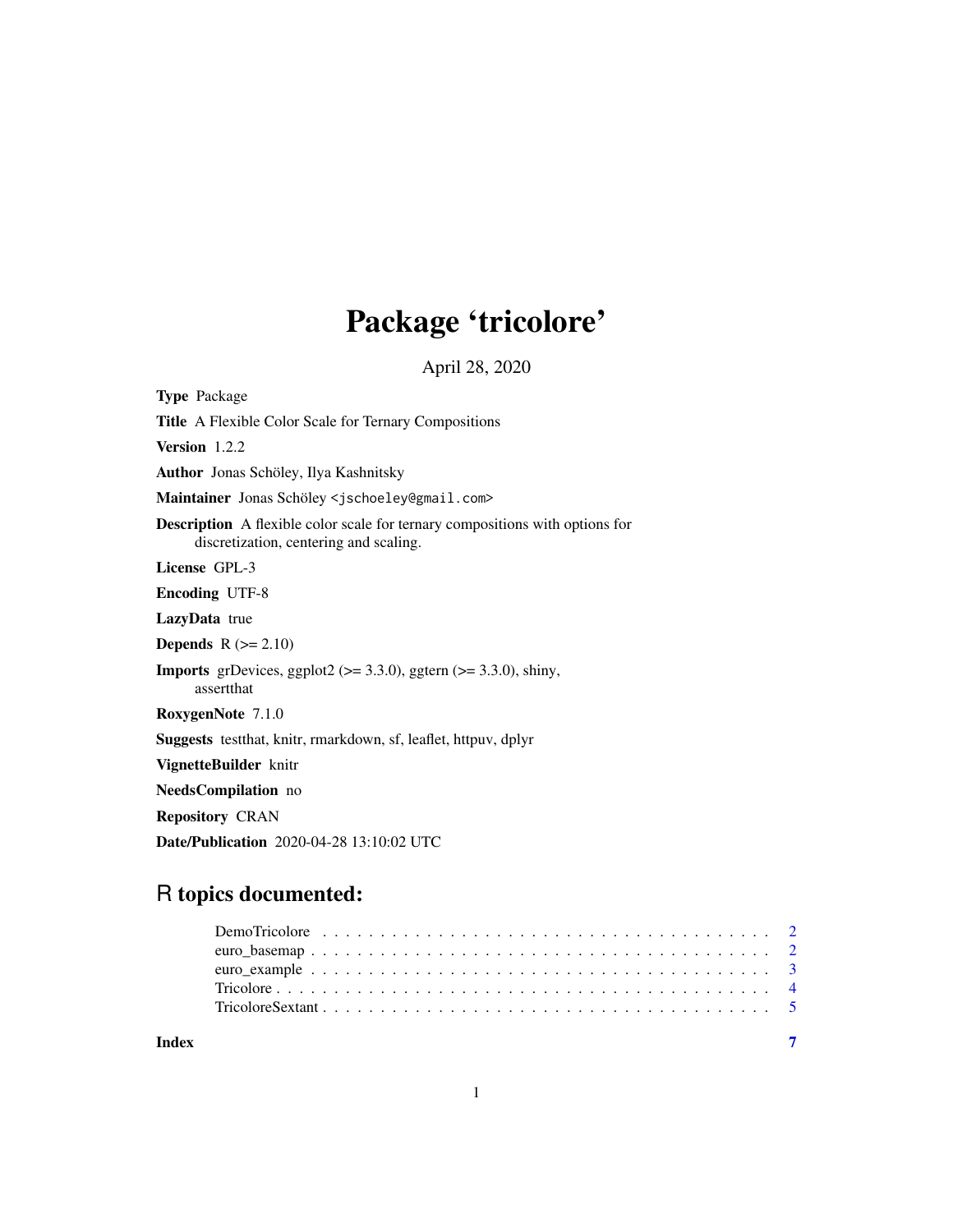<span id="page-1-0"></span>

### Description

An interactive demonstration of the tricolore color scale inspired by the colorbrewer2.org application. Helps in picking the right color scale for your data.

### Usage

DemoTricolore()

### Value

Opens a shiny app session.

euro\_basemap *Flat Map of European Continent*

### Description

A ggplot object rendering a flat background map of the European continent.

### Usage

euro\_basemap

### Format

An object of class gg (inherits from ggplot) of length 9.

### Source

Derived from Eurostats European Geodata. (c) EuroGeographics for the administrative boundaries. http://ec.europa.eu/eurostat/web/gisco/geodata/reference-data/administrative-units-statistical-unit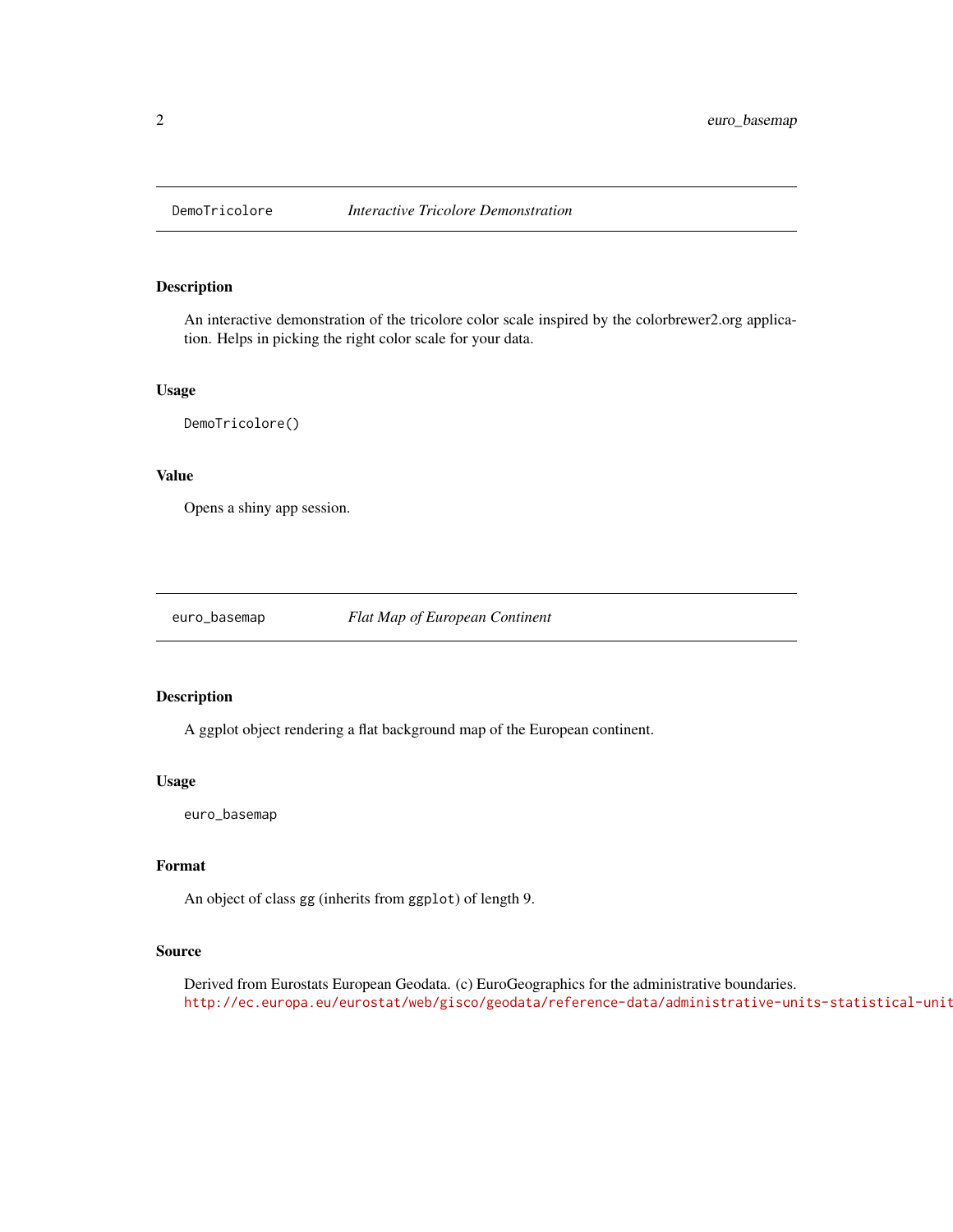<span id="page-2-0"></span>

### **Description**

A simple-features dataframe containing the NUTS-2 level polygons of European regions along with regional compositional data on education and labor-force.

### Usage

euro\_example

### Format

A data frame with 312 rows and 9 variables:

id NUTS-2 code.

name Name of NUTS-2 region.

ed\_0to2 Share of population with highest attained education "lower secondary or less".

ed\_3to4 Share of population with highest attained education "upper secondary".

ed\_5to8 Share of population with highest attained education "tertiary".

lf\_pri Share of labor-force in primary sector.

lf\_sec Share of labor-force in secondary sector.

lf\_ter Share of labor-force in tertiary sector.

geometry Polygon outlines for regions in sf package format.

### Details

Variables starting with "ed" refer to the relative share of population ages 25 to 64 by educational attainment in the European NUTS-2 regions 2016.

Variables starting with "lf" refer to the relative share of workers by labor-force sector in the European NUTS-2 regions 2016. The original NACE (rev. 2) codes have been recoded into the three sectors "primary" (A), "secondary" (B-E & F) and "tertiary" (all other NACE codes).

### Source

Derived from Eurostats European Geodata. (c) EuroGeographics for the administrative boundaries. http://ec.europa.eu/eurostat/web/gisco/geodata/reference-data/administrative-units-statistical-unit

Education data derived from Eurostats table "edat\_lfse\_04".

Labor-force data derived from Eurostats table "lfst\_r\_lfe2en2".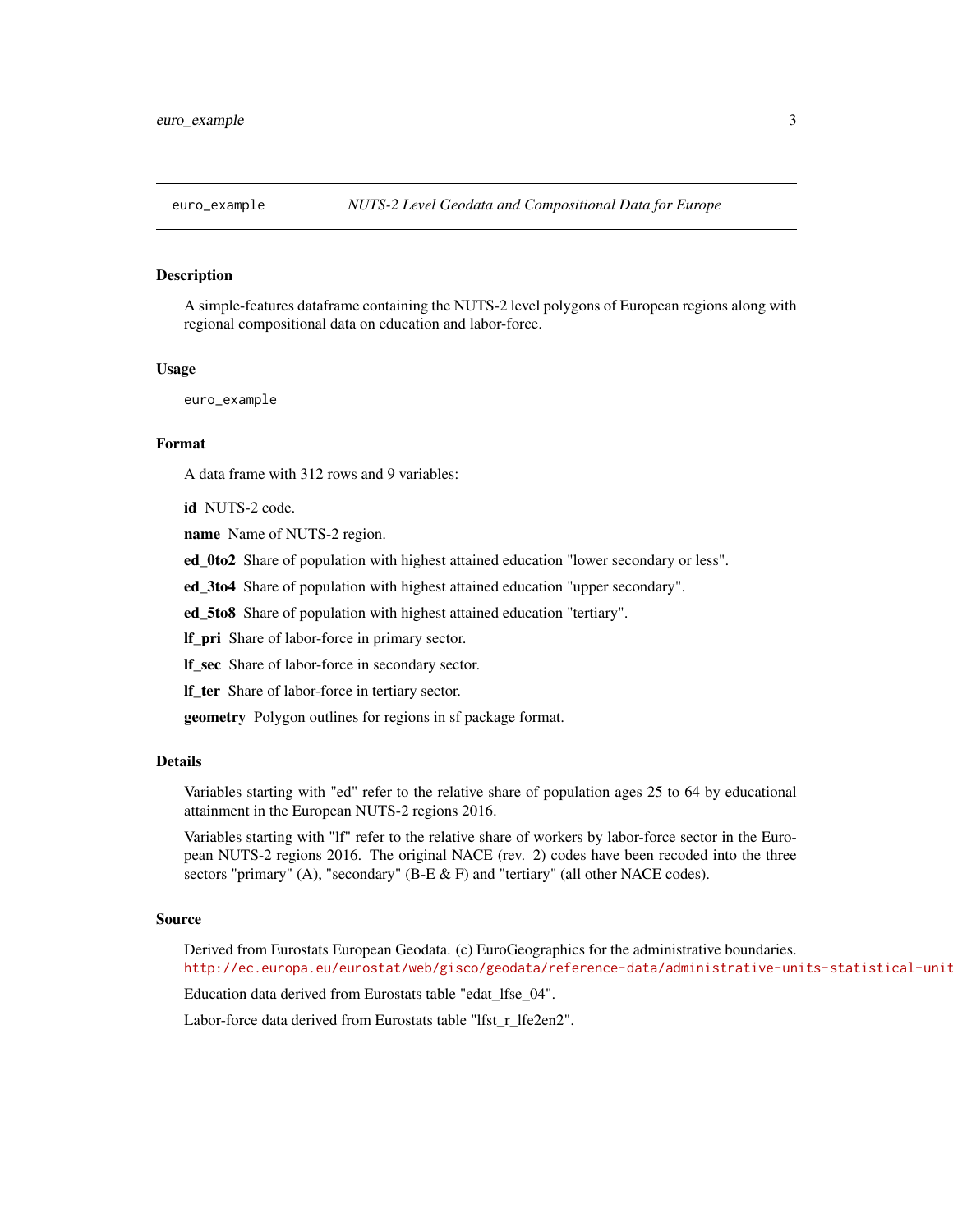### <span id="page-3-0"></span>Description

Color-code three-part compositions with a ternary balance color scale and return a color key.

### Usage

```
Tricolore(
  df,
 p1,
 p2,
 p3,
  center = rep(1/3, 3),
 breaks = ifelse(identical(center, rep(1/3, 3)), 4, Inf),
  hue = 0.2,
  chroma = 0.7,
  lightness = 0.8,
  contrast = 0.4,
  spread = 1,
  legend = TRUE,show\_data = TRUE,show_center = ifelse(identical(center, rep(1/3, 3)), FALSE, TRUE),
  label_as = ifelse(identical(center, rep(1/3, 3)), "pct", "pct_diff"),
  crop = FALSE,input_validation = TRUE
)
```
### Arguments

| df             | Data frame of compositional data.                                                                                                             |
|----------------|-----------------------------------------------------------------------------------------------------------------------------------------------|
| p1             | Column name for variable in df giving first proportion of ternary composition<br>$(\text{string})$ .                                          |
| p <sub>2</sub> | Column name for variable in df giving second proportion of ternary composition<br>$(\text{string})$ .                                         |
| p3             | Column name for variable in df giving third proportion of ternary composition<br>$(\text{string})$ .                                          |
| center         | Ternary coordinates of the color scale center. (default = $1/3$ , $1/3$ , $1/3$ ). NA puts<br>center over the compositional mean of the data. |
| breaks         | Number of per-axis breaks in the discrete color scale. An integer $>1$ . Values<br>above 99 imply no discretization.                          |
| hue            | Primary hue of the first ternary element $(0 \text{ to } 1)$ .                                                                                |
| chroma         | Maximum possible chroma of mixed colors (0 to 1).                                                                                             |
| lightness      | Lightness of mixed colors $(0 \text{ to } 1)$ .                                                                                               |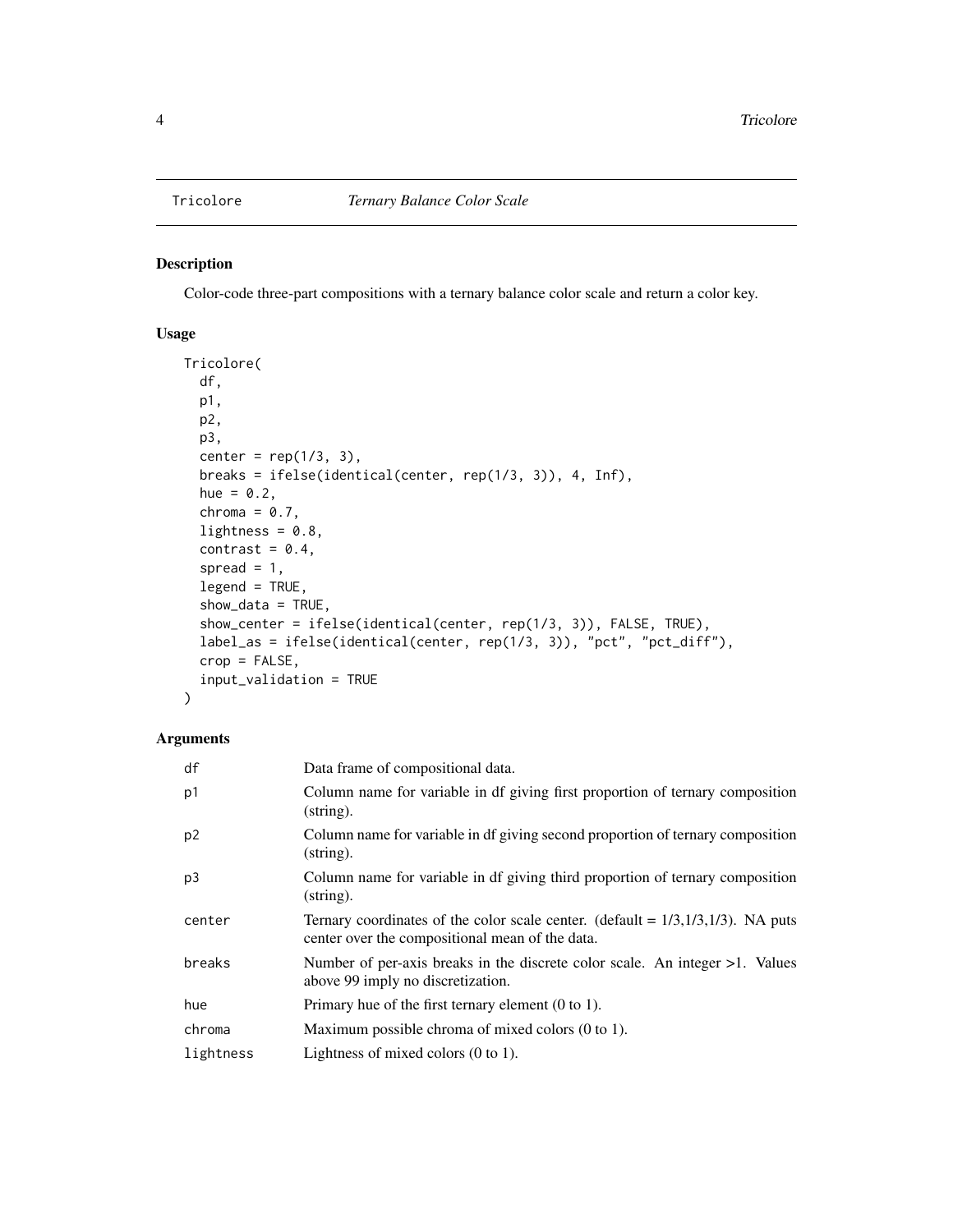### <span id="page-4-0"></span>TricoloreSextant 5

| contrast         | Lightness contrast of the color scale $(0 \text{ to } 1)$ .                                                                                                                |
|------------------|----------------------------------------------------------------------------------------------------------------------------------------------------------------------------|
| spread           | The spread of the color scale. Choose values $> 1$ to focus the color scale on the<br>center.                                                                              |
| legend           | Should a legend be returned along with the colors? (default=TRUE)                                                                                                          |
| show_data        | Should the data be shown on the legend? (default=TRUE)                                                                                                                     |
| show_center      | Should the center be shown on the legend? (default=FALSE if center is at $c(1/3)$ ,<br>$1/3$ , $1/3$ ), otherwise TRUE)                                                    |
| label_as         | "pct" for percent-share labels or "pct_diff" for percent-point-difference from<br>center labels. (default='pct' if center is at $c(1/3, 1/3, 1/3)$ , otherwise 'pct_diff') |
| crop             | Should the legend be cropped to the data? (default=FALSE)                                                                                                                  |
| input_validation |                                                                                                                                                                            |
|                  | Should the function arguments be validated? (default=TRUE)                                                                                                                 |

### Value

- legend=FALSE: A vector of rgbs hex-codes representing the ternary balance scheme colors.
- legend=TRUE: A list with elements "rgb" and "key".

### Examples

```
P \leq -a s.data. frame(prop.table(matrix(runif(3<sup>6</sup>), ncol = 3), 1))Tricolore(P, 'V1', 'V2', 'V3')
```
TricoloreSextant *Ternary Sextant Color Scale*

### Description

Color-code three-part compositions with a ternary sextant color scale and return a color key.

### Usage

```
TricoloreSextant(
  df,
  p1,
 p2,
  p3,
  center = rep(1/3, 3),
  values = c("#FFFF00", "#B3DCC3", "#01A0C6", "#B8B3D8", "#F11D8C", "#FFB3B3"),
  legend = TRUE,
  show_data = TRUE,
  show_center = TRUE,
  label_as = ifelse(identical(center, rep(1/3, 3)), "pct", "pct_diff"),
  crop = FALSE,input_validation = TRUE
\mathcal{E}
```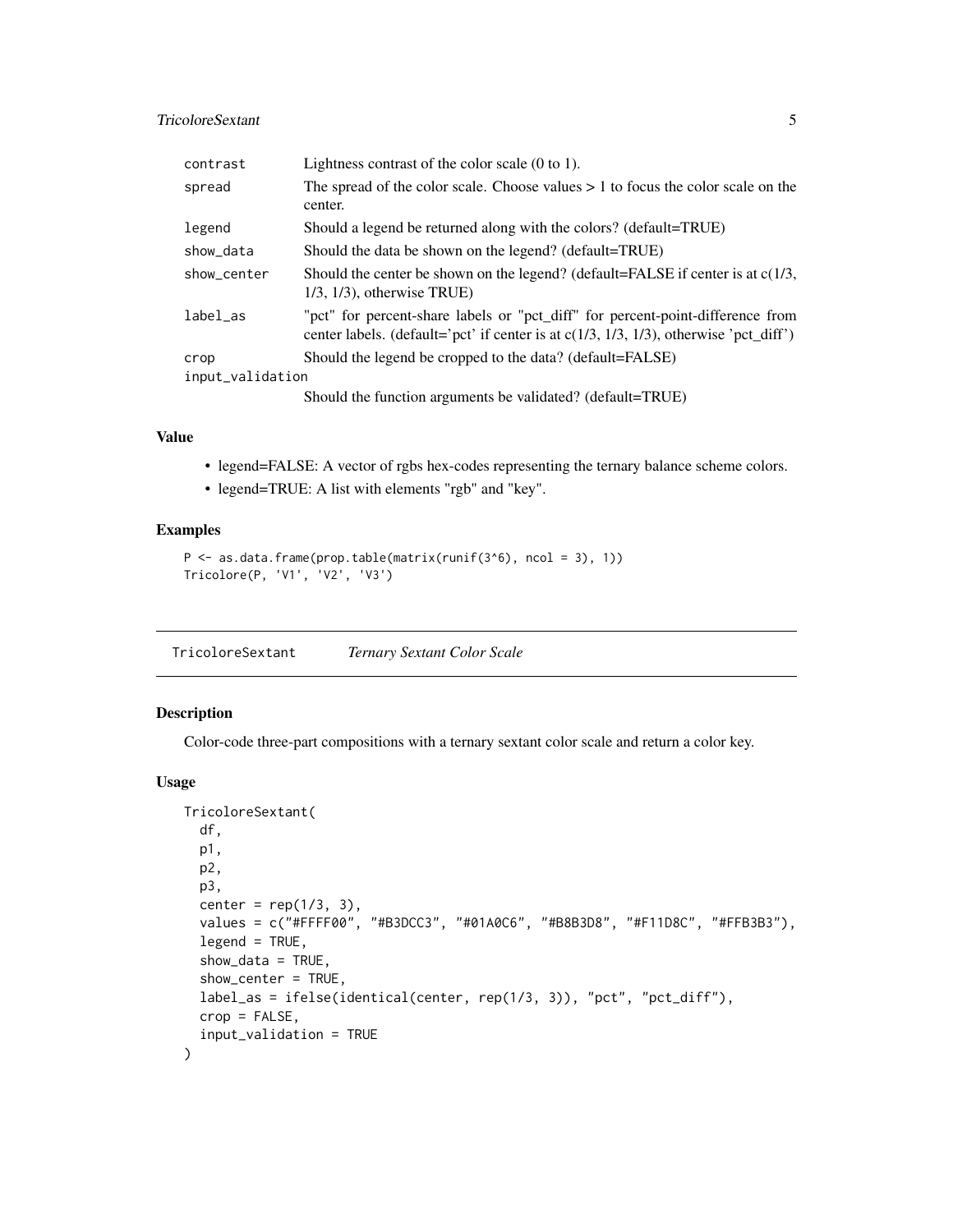### Arguments

| df               | Data frame of compositional data.                                                                                                                                          |
|------------------|----------------------------------------------------------------------------------------------------------------------------------------------------------------------------|
| p1               | Column name for variable in df giving first proportion of ternary composition<br>$(\text{string})$ .                                                                       |
| p <sub>2</sub>   | Column name for variable in df giving second proportion of ternary composition<br>$\frac{1}{2}$                                                                            |
| p <sub>3</sub>   | Column name for variable in df giving third proportion of ternary composition<br>$\frac{1}{2}$                                                                             |
| center           | Ternary coordinates of the color scale center. (default = $1/3$ , $1/3$ , $1/3$ ). NA puts<br>center over the compositional mean of the data.                              |
| values           | 6 element character vector of rgb-codes.                                                                                                                                   |
| legend           | Should a legend be returned along with the colors? (default=TRUE)                                                                                                          |
| show_data        | Should the data be shown on the legend? (default=TRUE)                                                                                                                     |
| show_center      | Should the center be shown on the legend? (default=FALSE if center is at c(1/3,<br>$1/3$ , $1/3$ ), otherwise TRUE)                                                        |
| label_as         | "pct" for percent-share labels or "pct_diff" for percent-point-difference from<br>center labels. (default='pct' if center is at $c(1/3, 1/3, 1/3)$ , otherwise 'pct_diff') |
| crop             | Should the legend be cropped to the data? (default=FALSE)                                                                                                                  |
| input_validation |                                                                                                                                                                            |
|                  | Should the function arguments be validated? (default=TRUE)                                                                                                                 |

### Value

- legend=FALSE: A vector of rgbs hex-codes representing the ternary balance scheme colors.
- legend=TRUE: A list with elements "rgb" and "key".

### Examples

```
P <- as.data.frame(prop.table(matrix(runif(3^6), ncol = 3), 1))
TricoloreSextant(P, 'V1', 'V2', 'V3')
```